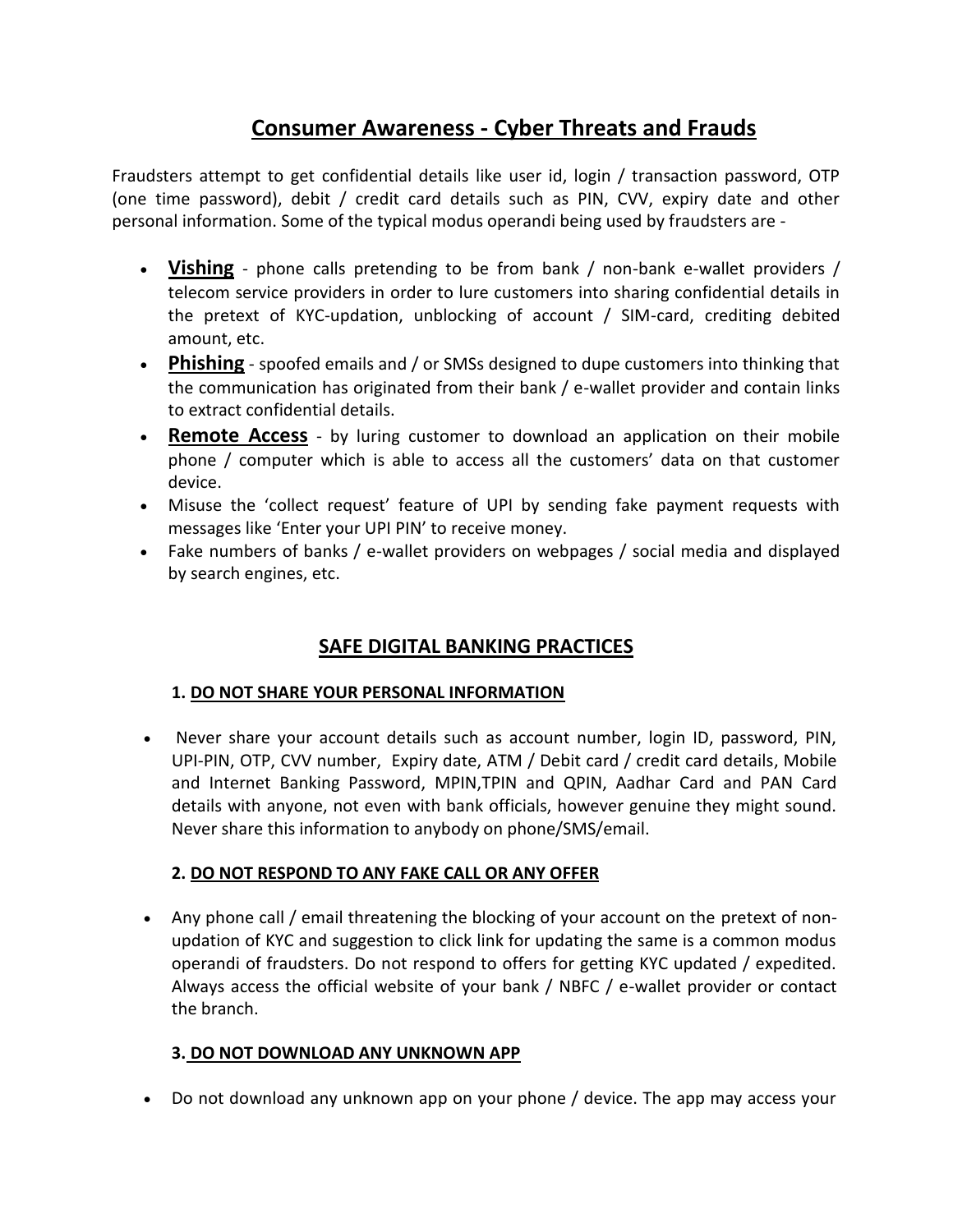confidential data secretly.

#### **4. DO NOT SCAN BARCODE OR QR CODE WHERE NOT REQUIRED**

 Transactions involving receipt of money do not require scanning barcodes / QR codes or entering MPIN. Thus, exercise caution if asked to do so.

#### **5. ALWAYS ACCESS OFFCIAL WEBSITES**

 Always access the official website of bank / NBFC / e-wallet provider for contact details. Contact numbers on internet search engines may be fraudulent.

#### **6.USE ONLY SECURED AND TRUSTED WEBSITES**

 Check URLs and domain names received in emails / SMSs for spelling errors. Use only verified, secured, and trusted websites / apps for online banking, that is, websites starting with ''https''. In case of suspicion, notify local police / cybercrime branch immediately.

#### **7.DON'T DO ANY SUSPIOUS TRANSACTIONS**

• If you receive an OTP for debiting your account for a transaction not initiated by you, inform your bank / e-wallet provider immediately. If you receive a debit SMS for a transaction not done, inform your bank / e-wallet provider immediately and block all modes of debit, including UPI. If you suspect any fraudulent activity in your account, check for any addition to the beneficiary list enabled for internet / mobile banking.

#### **8**.**DO NOT SHARE YOUR PASSWORD**

- Do not share the password of your email linked to your bank / e-wallet account. Do not have common passwords for e-commerce / social media sites and your bank account / email linked to your bank account. Avoid banking through public, open or free networks.
- Do not set your email password as the word "password" while registering in any website / application with your email as user-id. The password used for accessing your email, especially if linked with your account, should be unique and used only for email access and not for accessing any other website / application.

#### **9**.**DO NOT MISLED BY ANY ADVICES**

 Do not be misled by advices intimating deposit of money on your behalf with RBI for foreign remittances, receipt of commission, or wins of lottery.